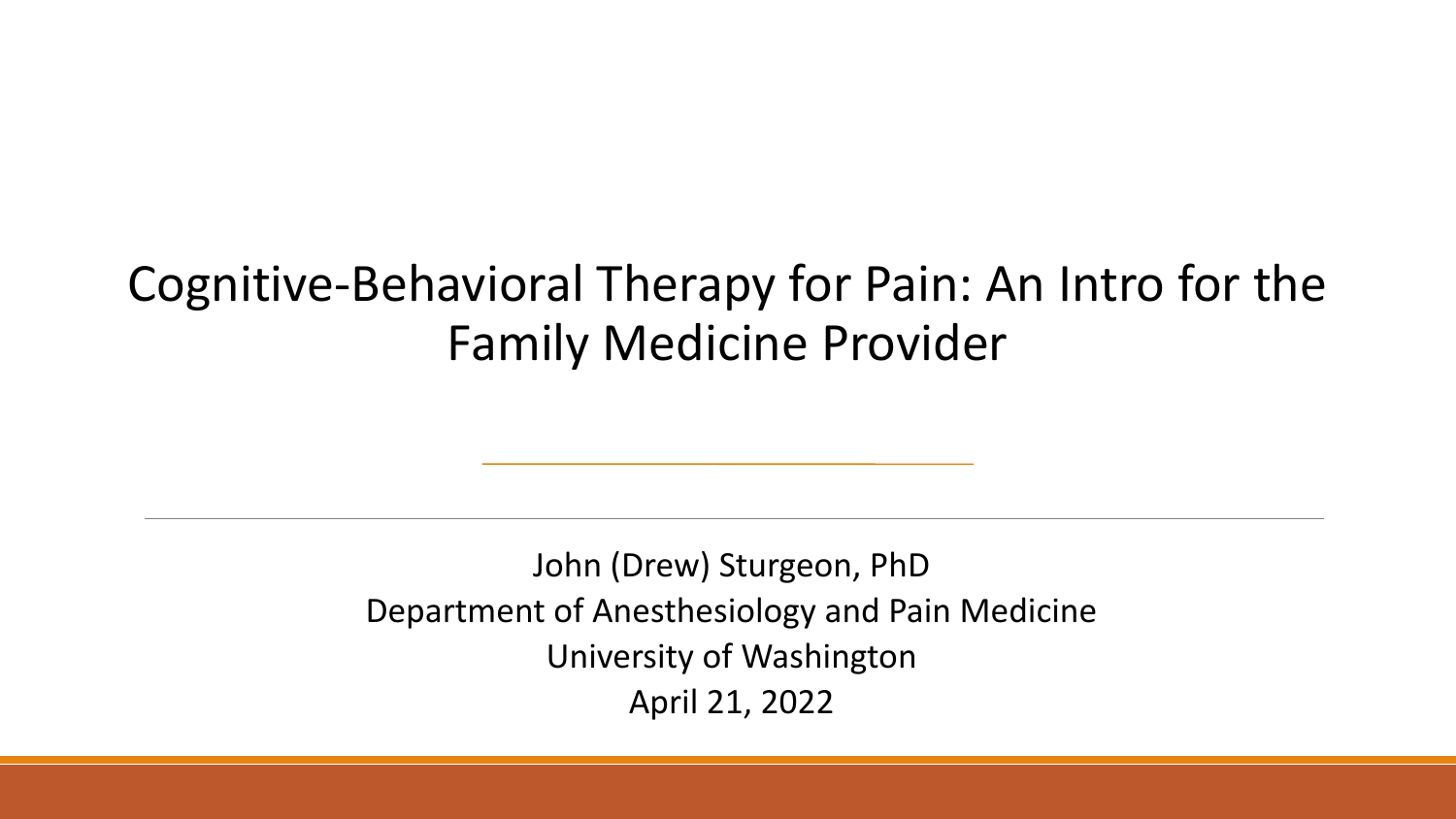#### Speaker Disclosures

None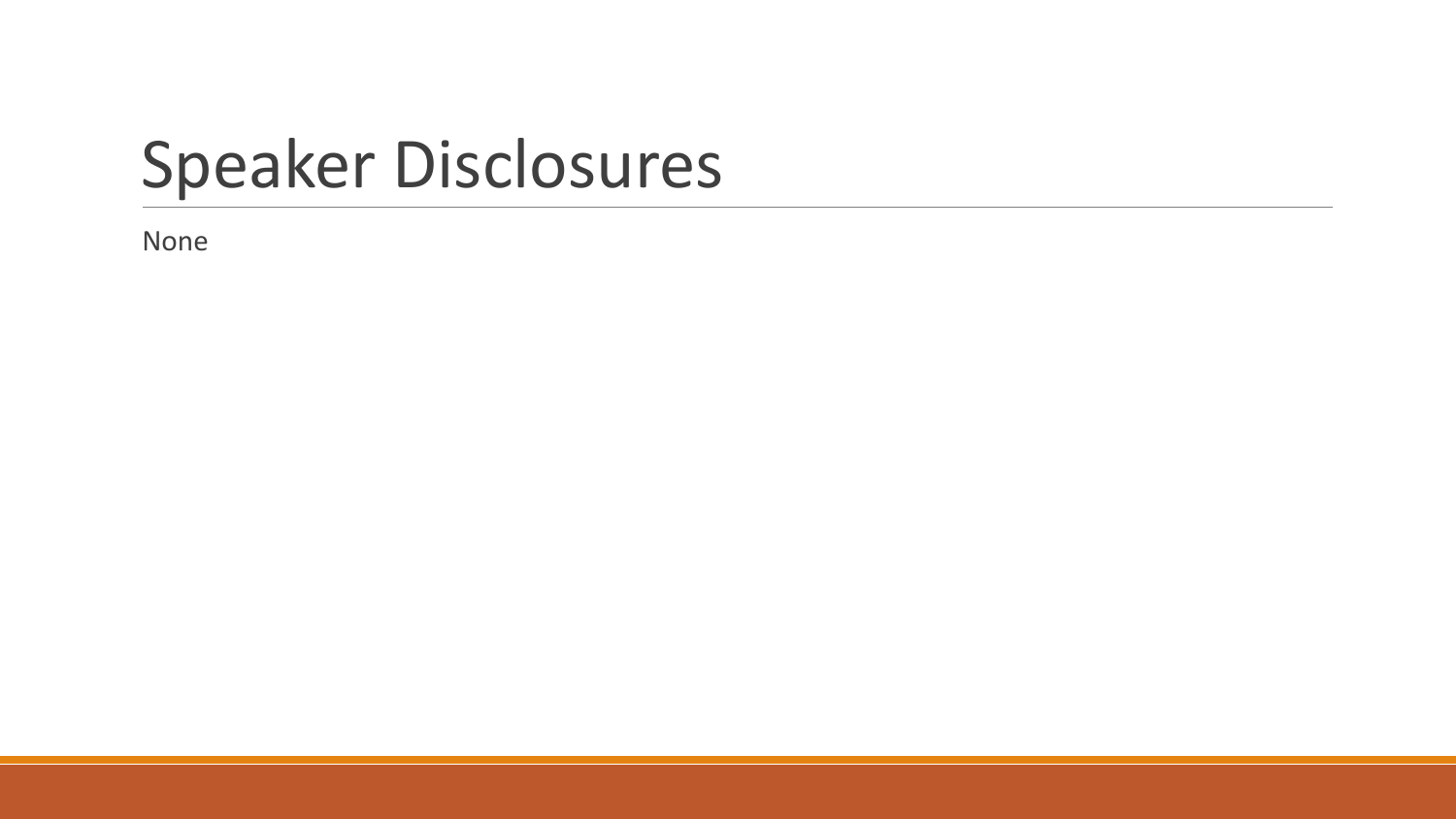## Psychological Factors in Chronic Pain

Experience of pain is multifactorial

Sensory

Emotional

Evaluative/cognitive

Social (new in 2020 IASP definition)

**Implication:** All pain has a psychological component

Modern neuroscience models emphasize pain as a protective, brain-based response

Subject to both ongoing nociceptive input and neuroplastic/CNS changes across time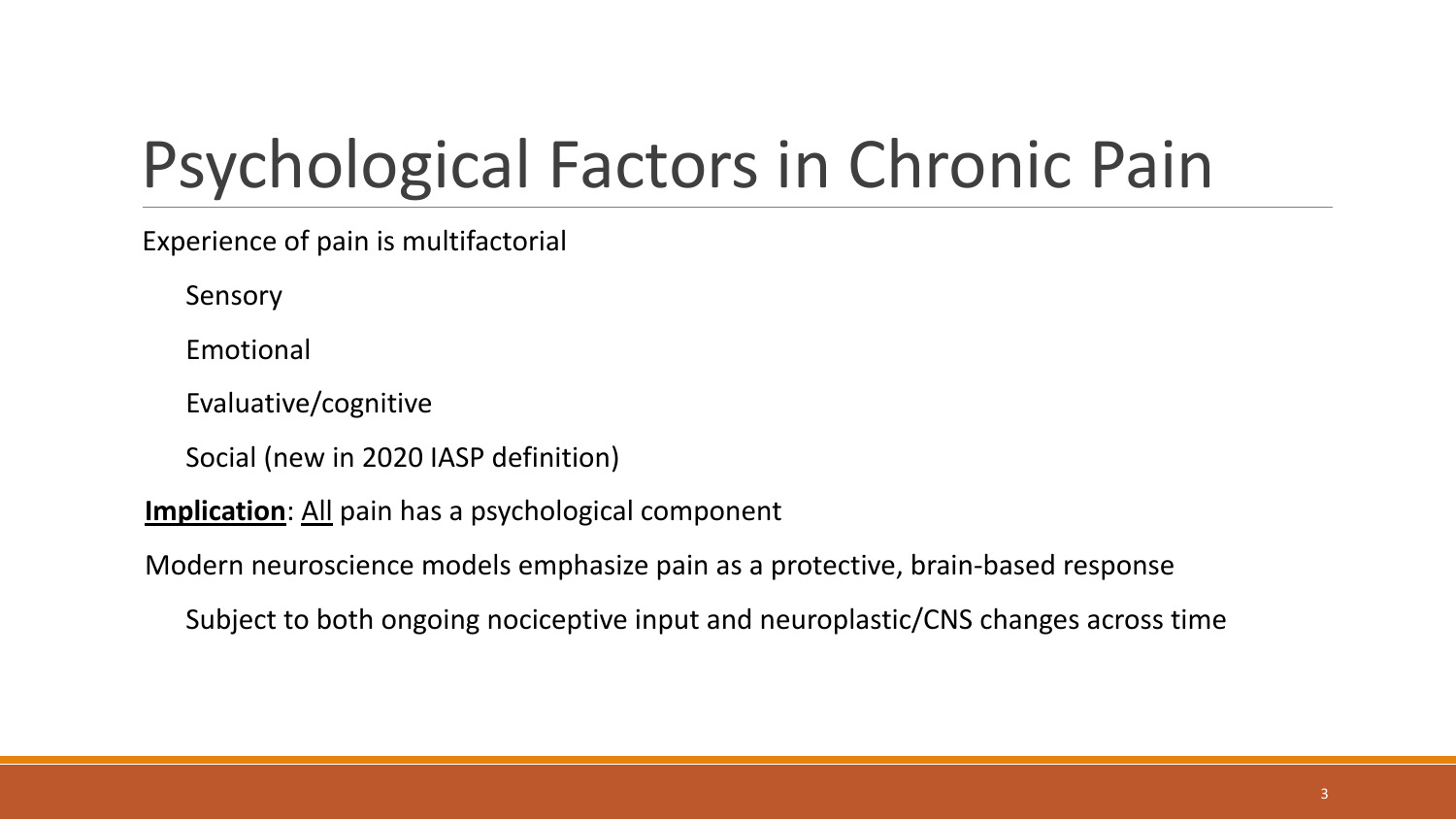## Pain as a Biopsychosocial Construct

Modern models define pain as comprised of biological, psychological, and social factors

As pain itself is multifactorial, best practices in pain management are also multifactorial

- Medications/interventions
- Physical/occupational/exercise therapy
- Psychological/behavioral interventions

Existing research emphasizes multidisciplinary treatment as optimal in pain management

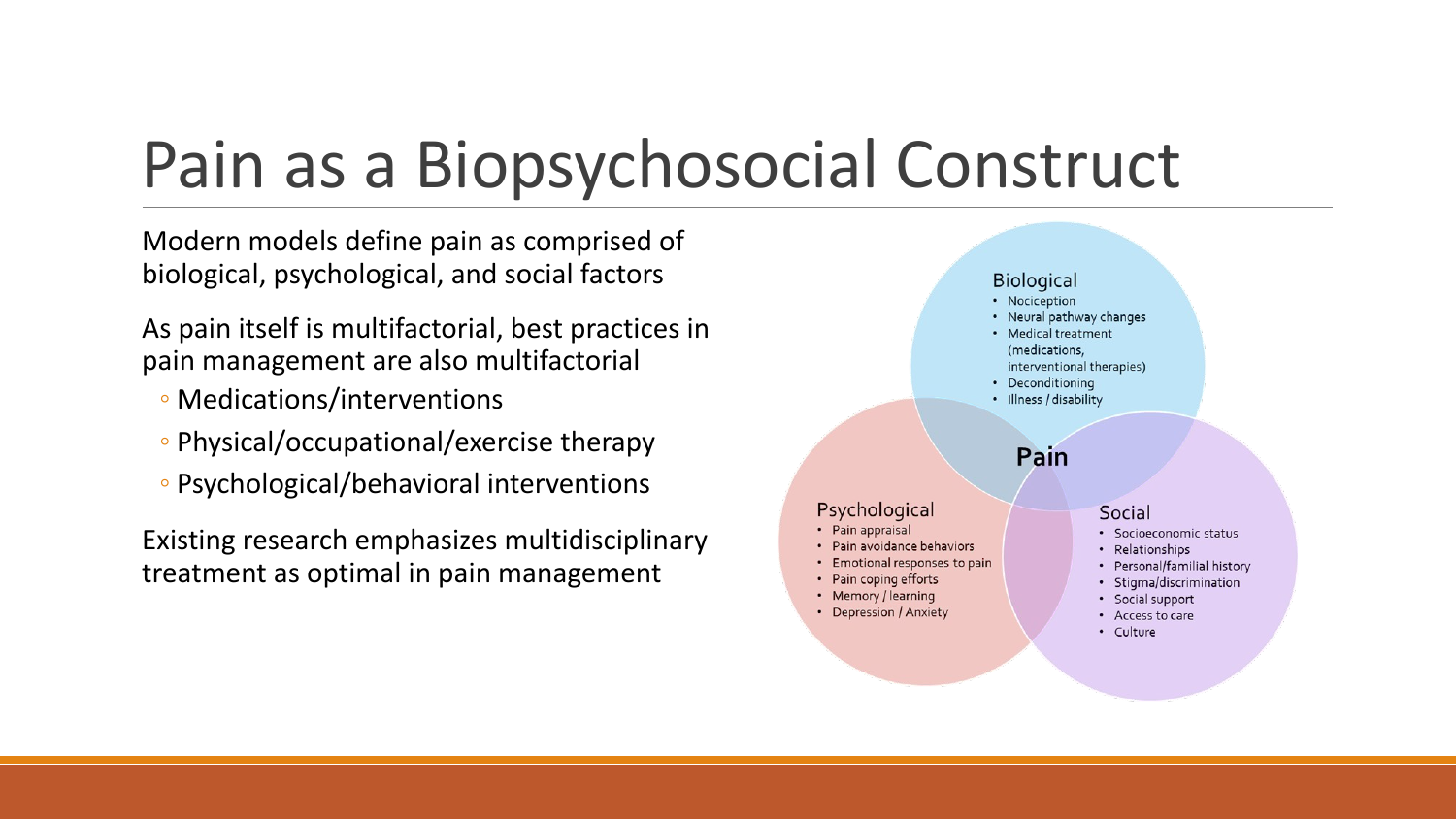# Role of Psychology in Chronic Pain

- ◦For patients unaccustomed to psychological interventions, early focus is commonly on education
	- Meaning of chronic pain (hurt vs. harm, life impact)
	- Role of rehabilitation and self-management efforts
	- Setting of self-defined meaningful functional goals (e.g., work, exercise, social activities)
	- Building repertoire of non-pharmacological pain management strategies
	- Increase active coping (e.g., not relying solely on rest, medications, passive modalities)
- ◦Subsequent sessions review skills/practices and application to patient's life
- ◦Evidence supports use of behavioral interventions in addition to other modalities (not as a replacement)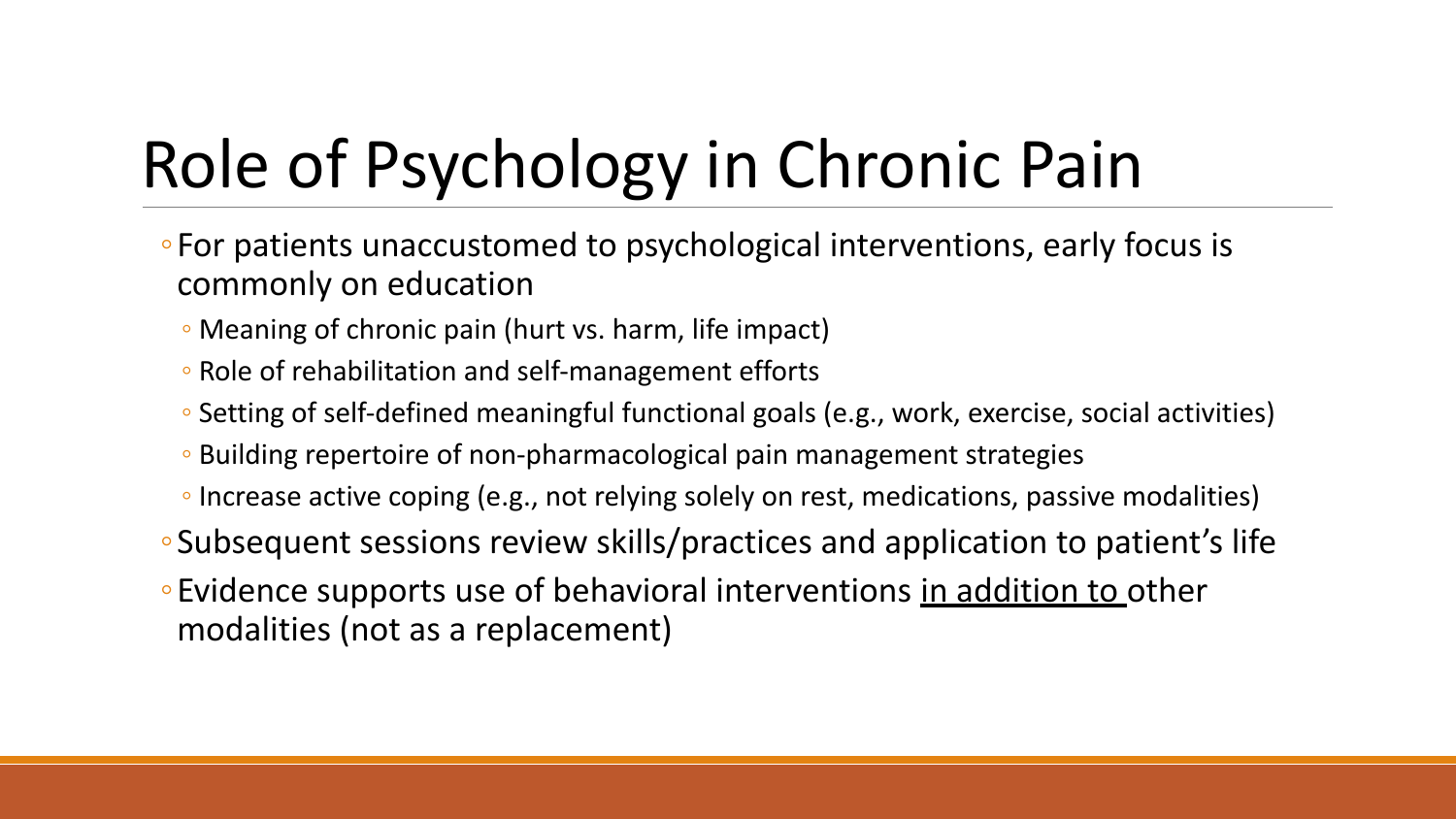# Fear Avoidance Model of Chronic Pain



*Image retrieved from www.psychosomaticmedicine.org*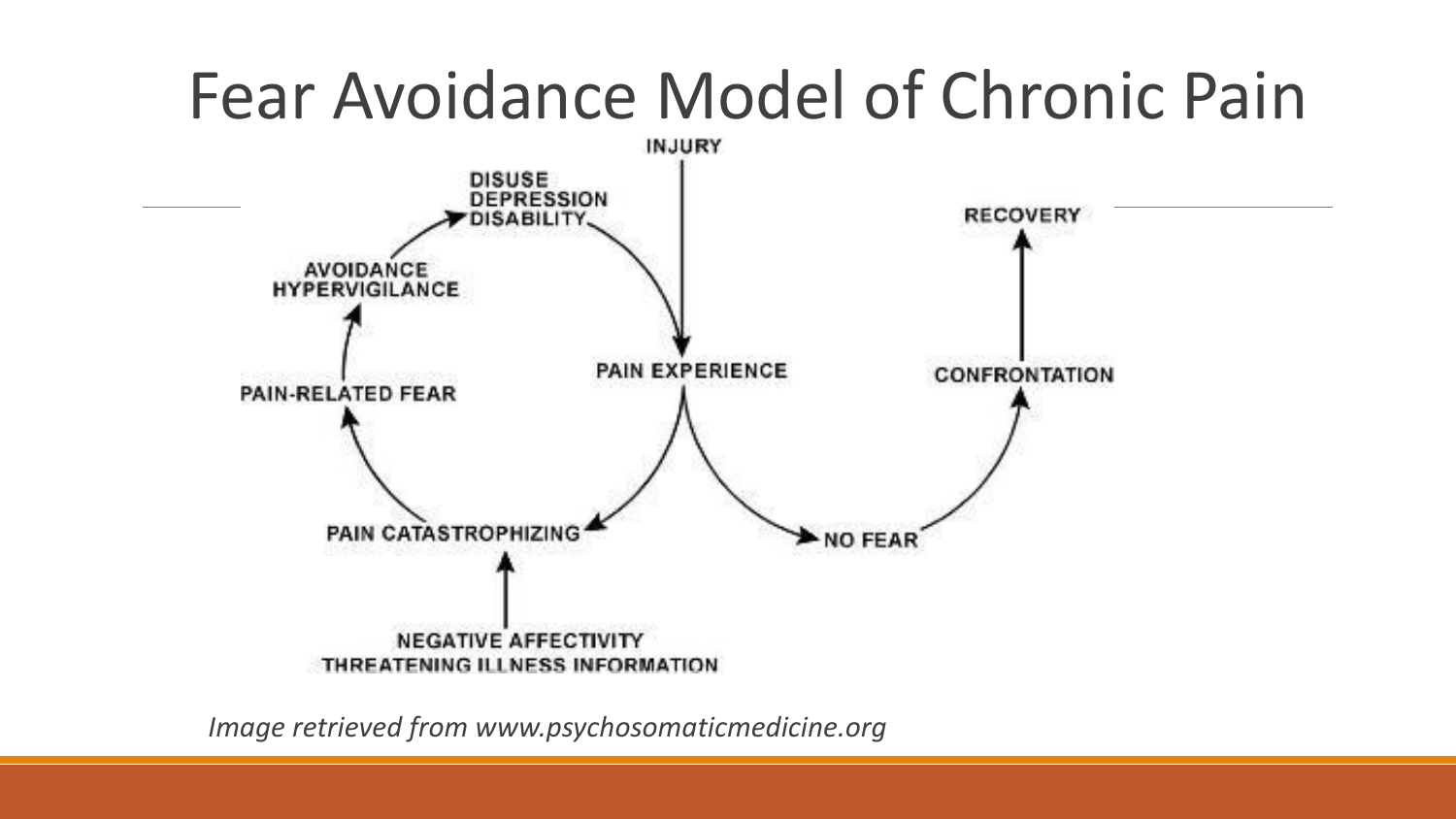### Cognitive-Behavioral Therapy (CBT) for Pain

"Gold standard" treatment for chronic pain

- Small-to-moderate effect sizes on pain catastrophizing, mood, disability
- Small effect sizes for pain intensity
- Validated in most chronic pain conditions

Mechanisms of improvement include:

- Pain catastrophizing
- Fear of pain
- Physical activity
- Active coping

Useful as a "toolbox" approach to provide skills for pain coping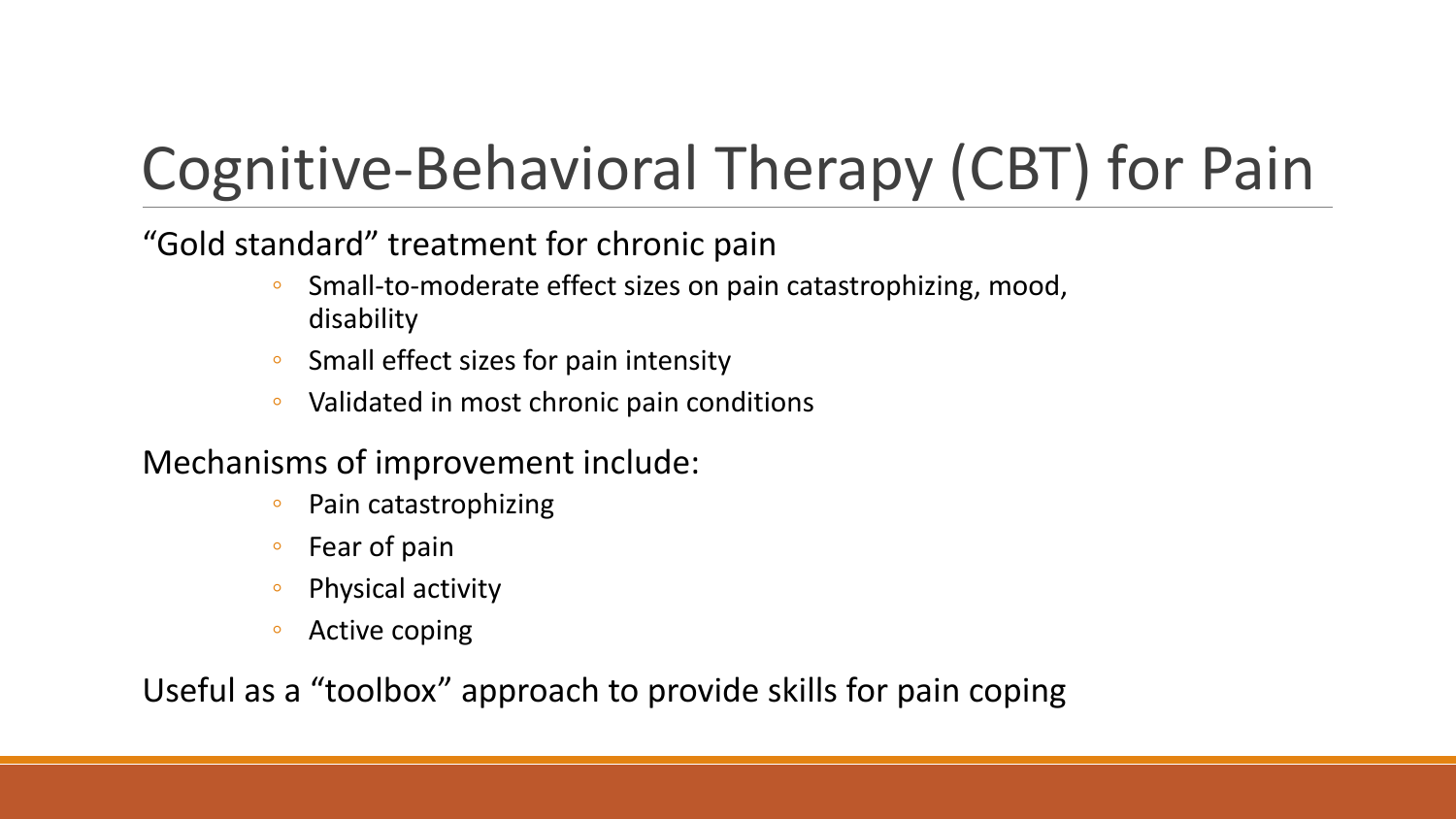## CBT for Pain Session Content

Psychoeducation about pain

Relaxation strategies (diaphragmatic breathing, muscle relaxation, imagery)

Behavioral pacing

Sleep improvement/sleep hygiene

Communication strategies

Positive event/activity scheduling

Cognitive restructuring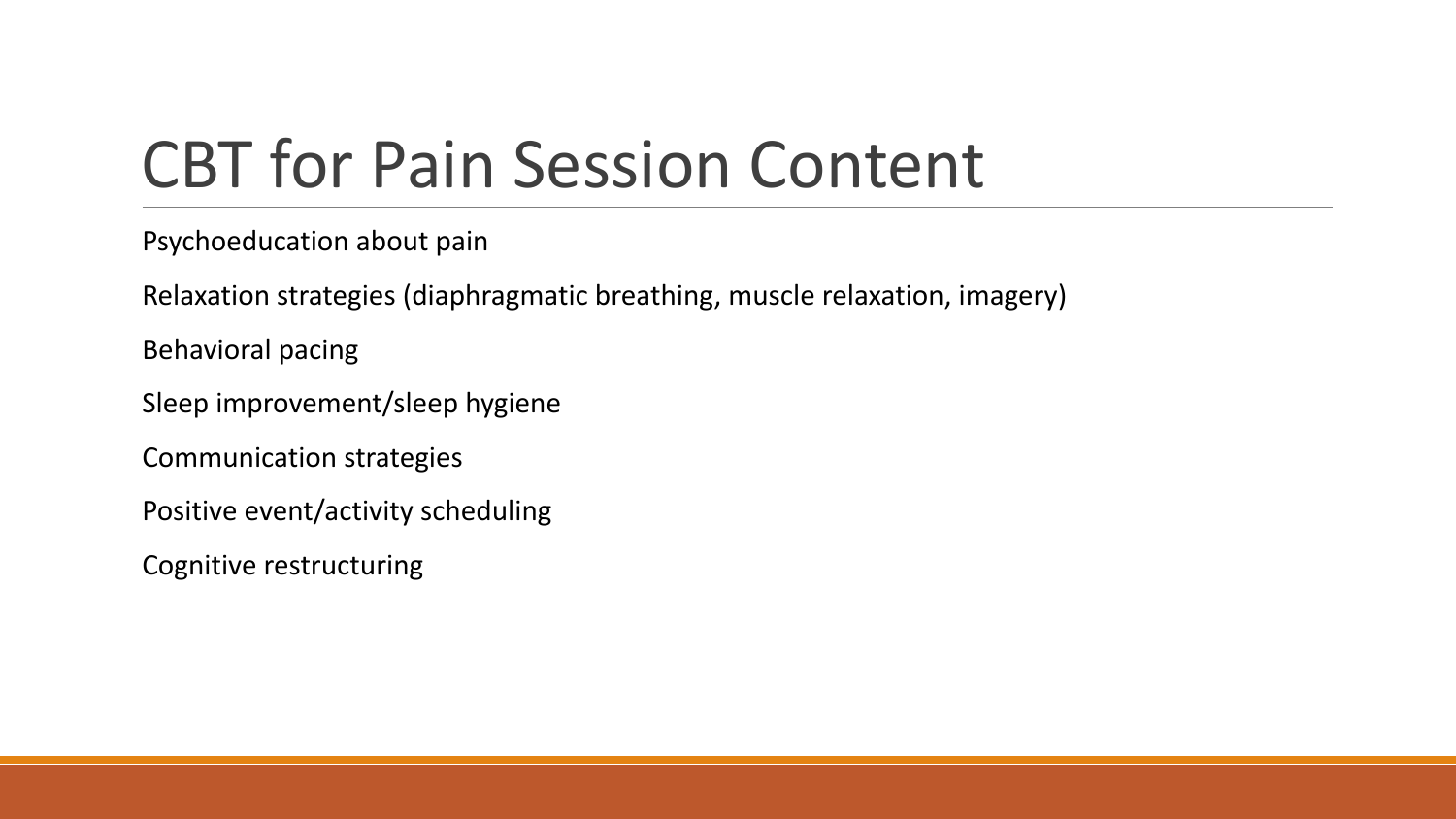### Psychoeducation

Acute versus chronic pain

Pain as a "teaching signal" or "protective response"

Useful in acute pain/injury

Potentially harmful in chronic pain

Distinct patterns of brain activation for acute and chronic pain

Gate Control Theory of Pain – Pain signals are modifiable, regardless of levels of nociceptive input

Hurt vs. harm – Key opportunity for MDs to educate

Framing pain as a "safe", brain-based response that can be reconditioned (rather than unambiguous sign of ongoing tissue damage)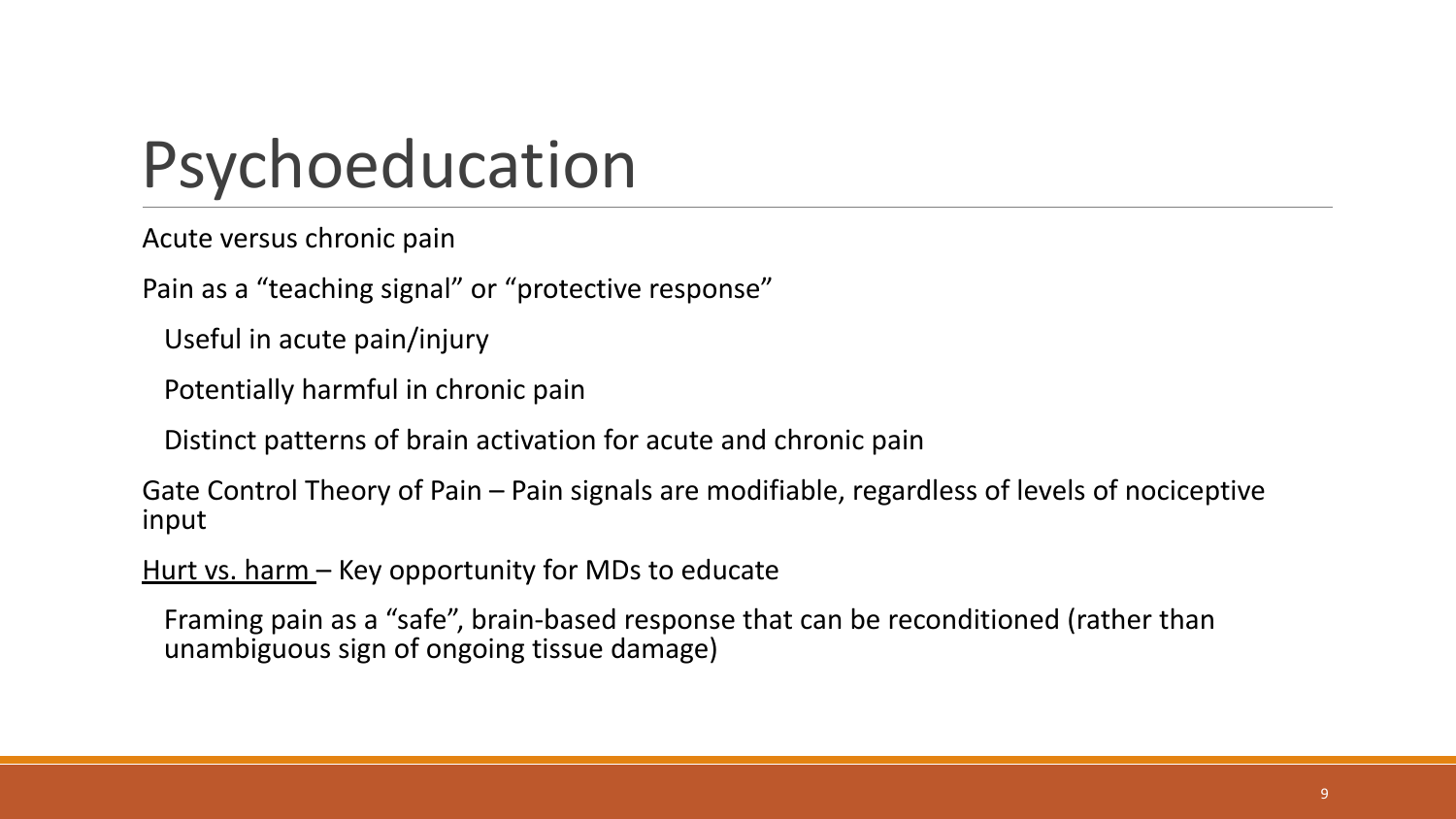## Behavioral Relaxation

Diaphragmatic breathing

- Slower, deeper, rhythmic breathing
- Initiating "relaxation response" = reduced nervous system activation/stress/pain

Two techniques:

- "4-1-4-1" Breathe in 4 seconds, hold 1 second before exhale, breathe out 4 seconds, hold 1 second before inhale
- "Square breathing"

Key point: Relaxed, not dizzy/sleepy/lightheaded

- If so, breathe in less deeply, focus on speed (rather than depth) of breathing
- Rhythm is important- patient shouldn't need to "catch up"
- Can be used preventatively, or during stress or pain flares
- Even modest daily practices (e.g., 10 breaths at a time) can be helpful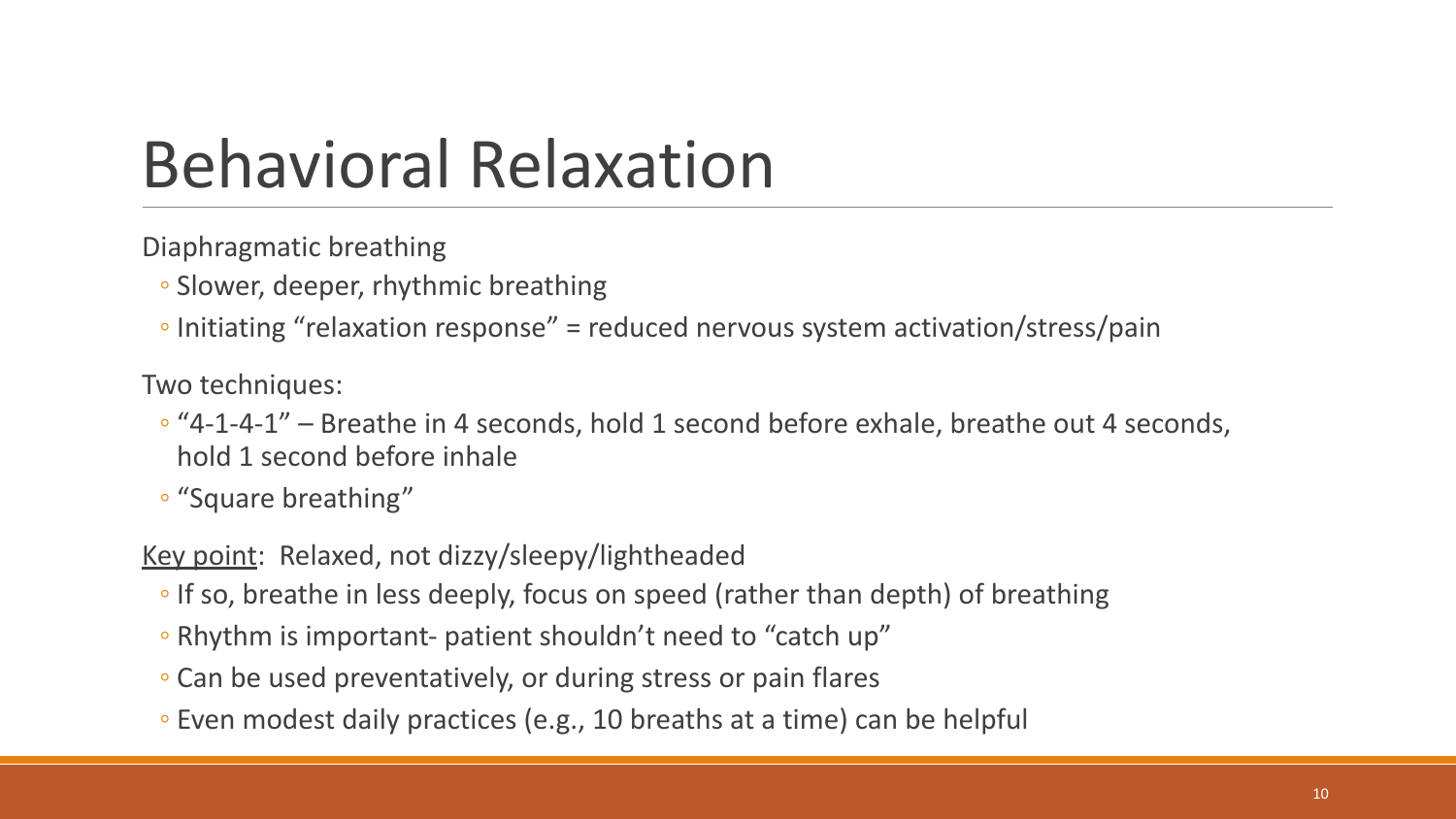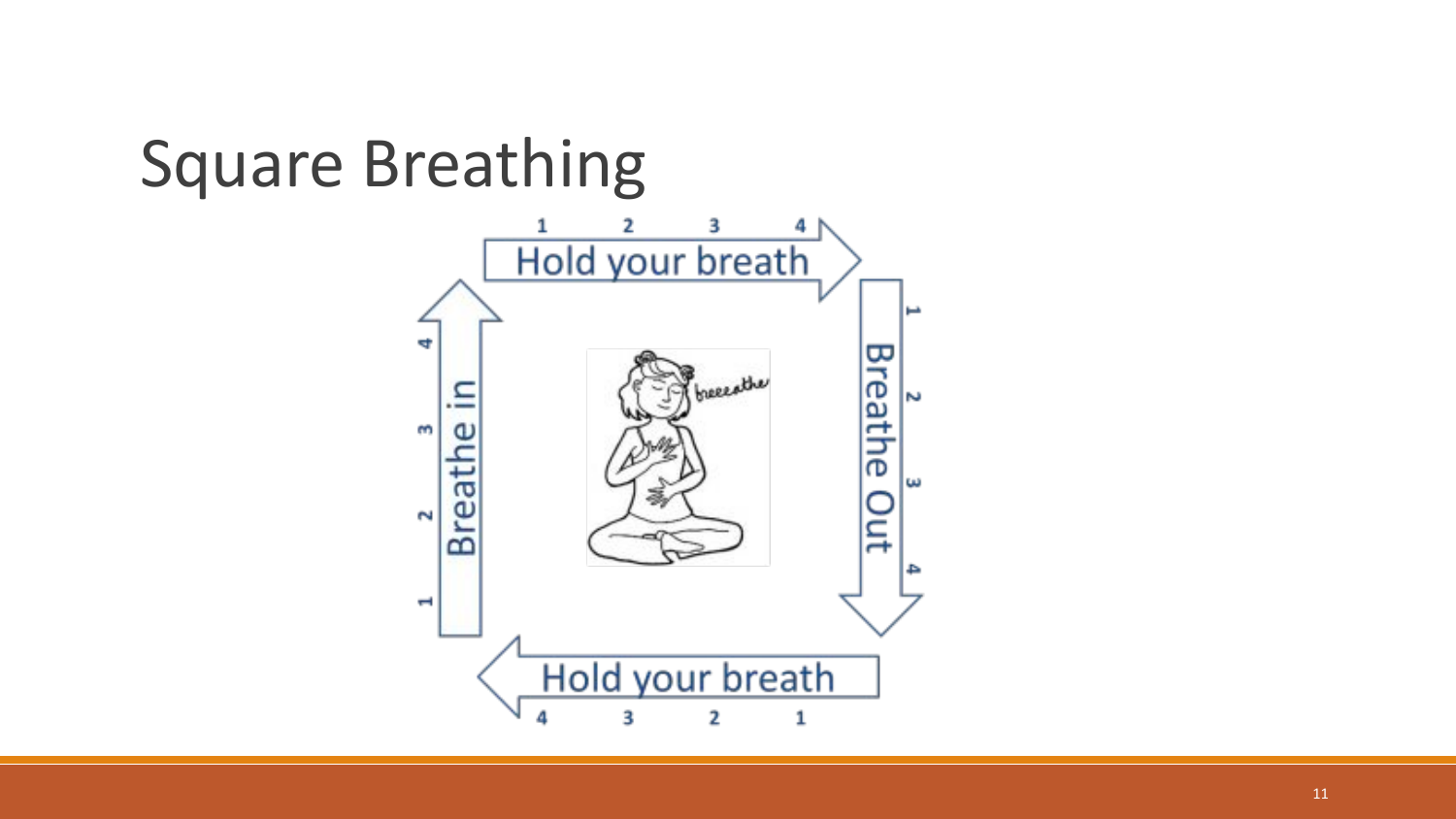## Other relaxation strategies

Progressive muscle relaxation

◦ Progressive tensing and relaxing of muscle groups, often from head to feet or feet to head

Guided imagery

◦ Several kinds exist, including pleasurable, enjoyable, or safe places (e.g., beaches, forests) or body-focused

Autonomic training

◦ Training focused on inducing relaxation through feelings of "heaviness and warmth"

Meditation (sometimes, not traditionally a component of CBT)

Scripts and guided videos are common and easily found online (e.g., YouTube)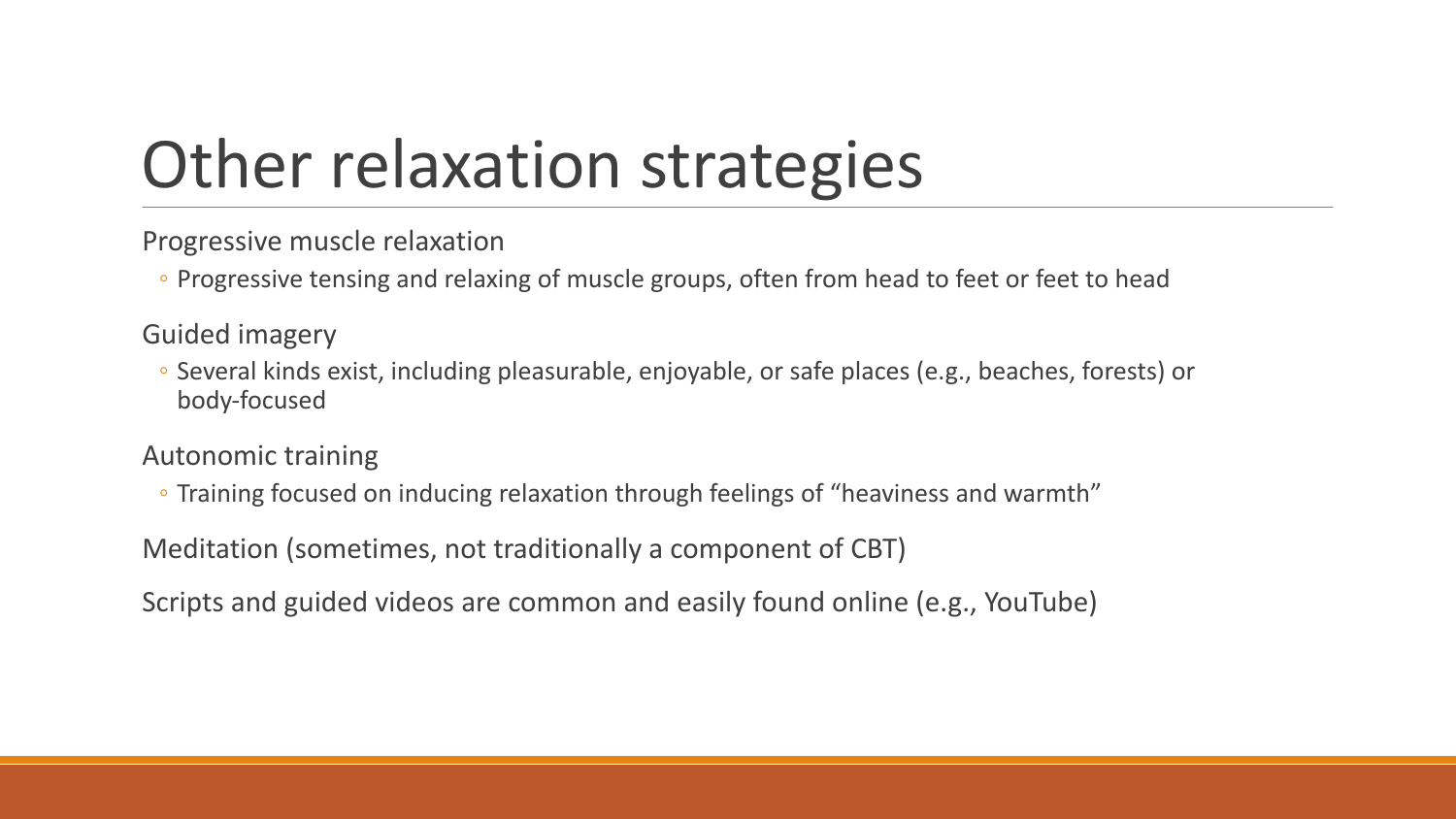# Activity Pacing

Increasing activity, reducing post-exertional symptoms

- Reduced time recovering from symptom flares
- Works well with "desensitization" treatments with pain

Gradual increases in specific physical activity

◦ Time-based, rather than symptom-based, activity plans

Key takeaway: Build a "sustainable baseline" of activity instead of constantly pushing through pain

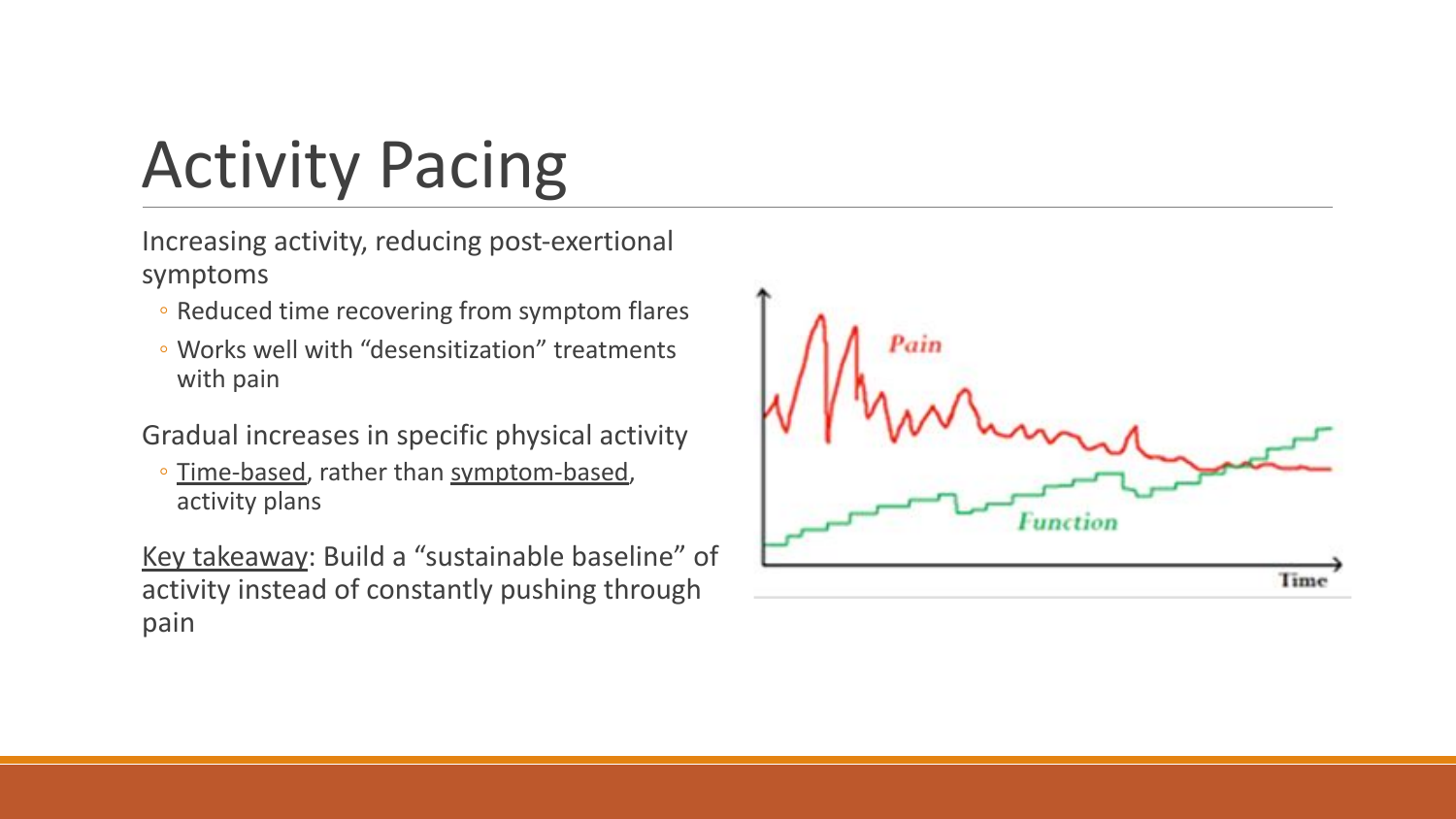## Explaining Activity Pacing

1<sup>st</sup> Step: Identify high-tolerance and low-tolerance activities

- High-tolerance activity: Not likely to increase pain
- Low-tolerance activity: Likely to increase pain

2<sup>nd</sup> Step: Identify **duration of time** needed for low-tolerance activity to increase pain

3<sup>rd</sup> Step: Initially, cut duration of time in half as maximum time doing low-tolerance activity

4<sup>th</sup> Step: <u>Use high-tolerance activities t</u>o help patient rest/recover between low-tolerance activities

5<sup>th</sup> Step: Gradually build up time across days/weeks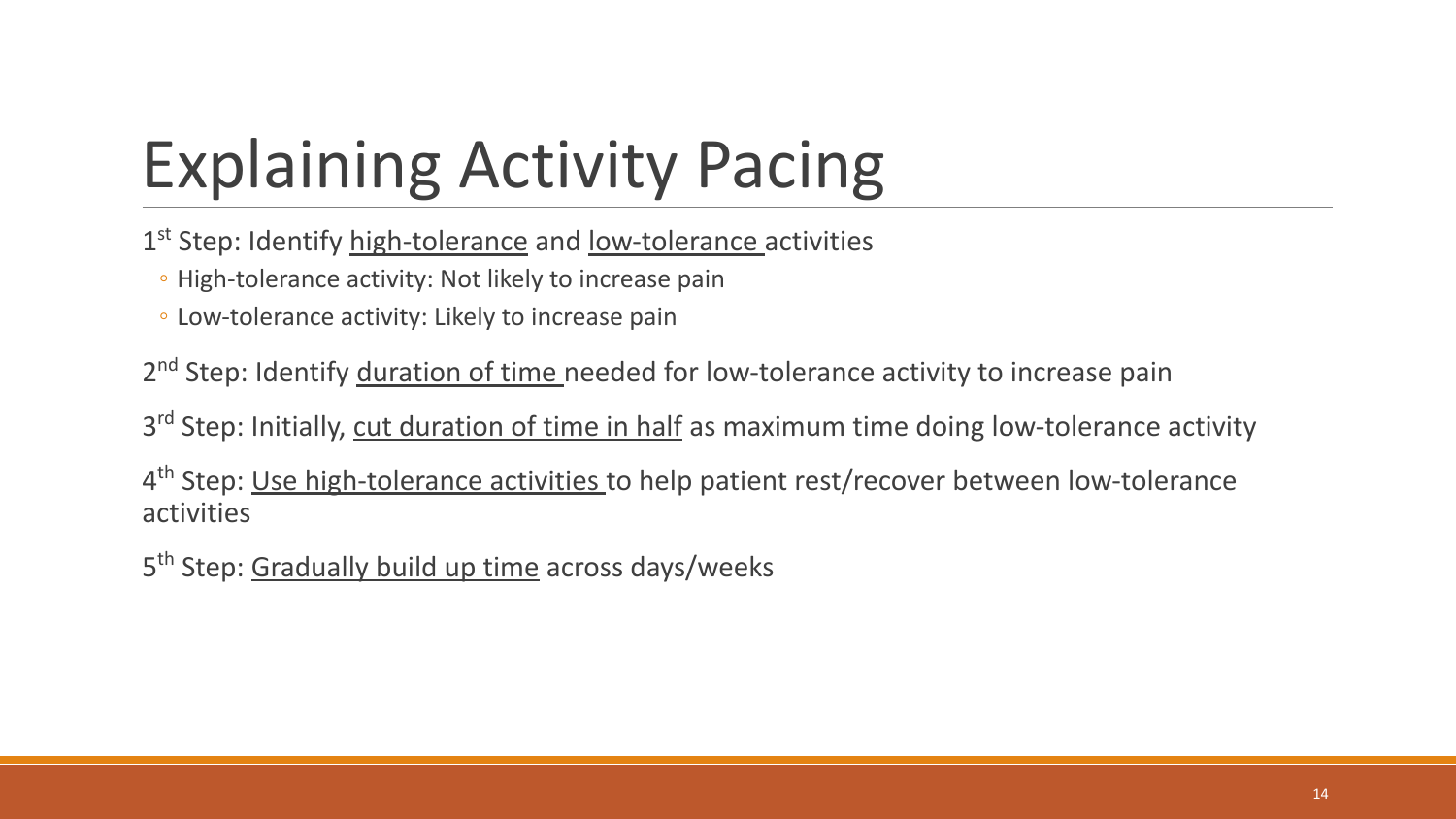## Sample Activity Pacing Plan

- Washing dishes  $(LT) 3$  minutes
	- Stretching (HT) 5 minutes
- Washing dishes  $(LT)$  3 minutes
	- Reading/sorting mail (HT) 10 minutes
- Washing floor  $(LT)$  5 minutes
	- Rest/breathing exercises (HT) 5 minutes
- Washing floor  $(LT)$  5 minutes

Key idea: Pacing should increase activity in long run, not decrease it, by reducing pain flares and increasing tolerability of activity and flexibility in activity engagement Emphasize as strategy to facilitate engagement in painful but important activities, not as a rigid rule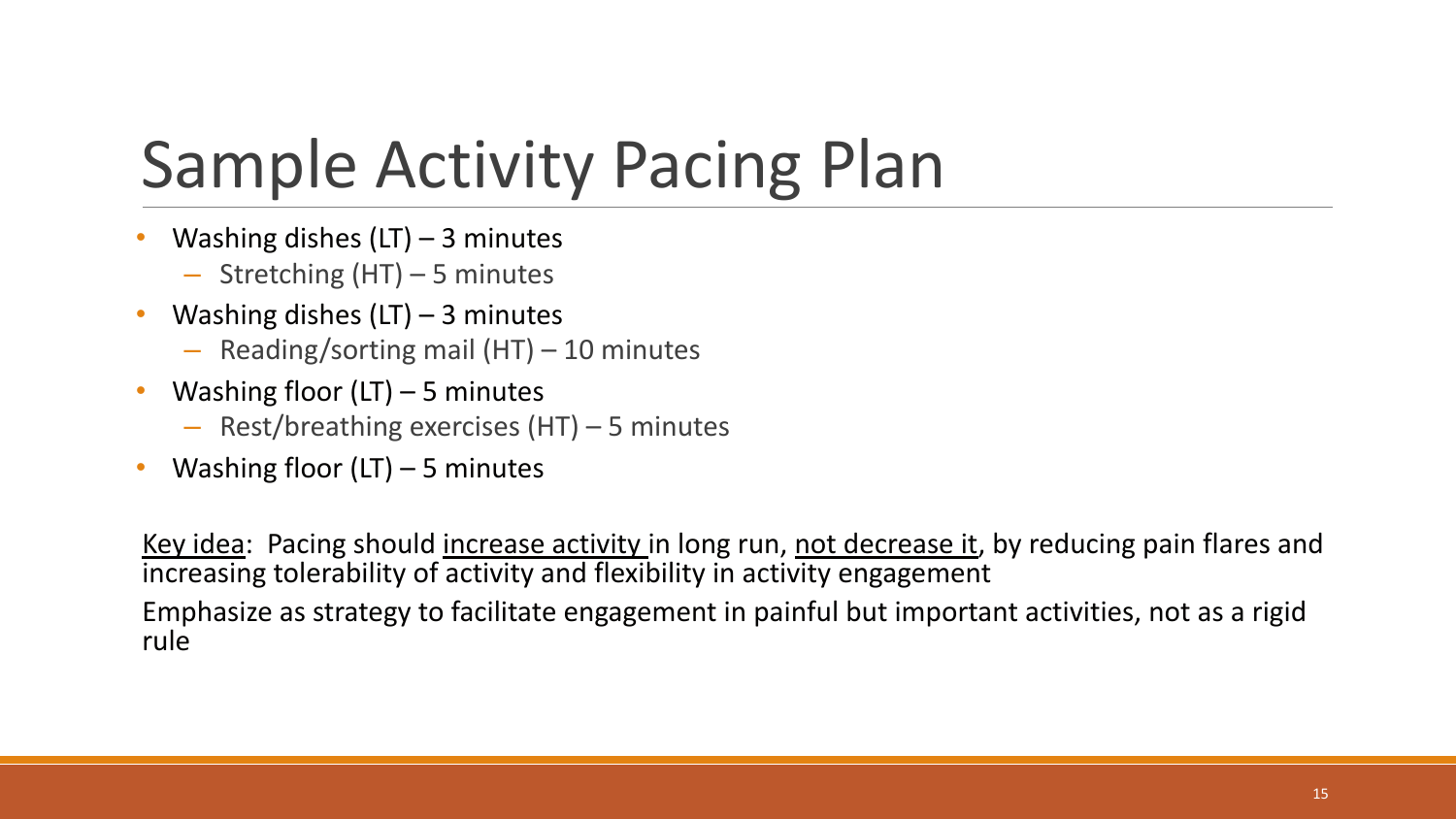## Sleep Improvement

Pain intensity and sleep disturbance show mutual influence

– Sleep defined as a conditioned response, reactive to context, thoughts and behaviors that can be modified across time

Sleep hygiene- Changing behaviors around sleep/bed that improve sleep quality

- Consistent sleep/wake time (even on weekends)
- Consistent "pre-sleep ritual" doing same thing every night to prepare for bed
- Reducing/eliminating naps
- Reducing caffeine (after noon) and alcohol/nicotine use (within 3 hours of bedtime)
- Avoiding large meals/exercising vigorously within 3 hours of bedtime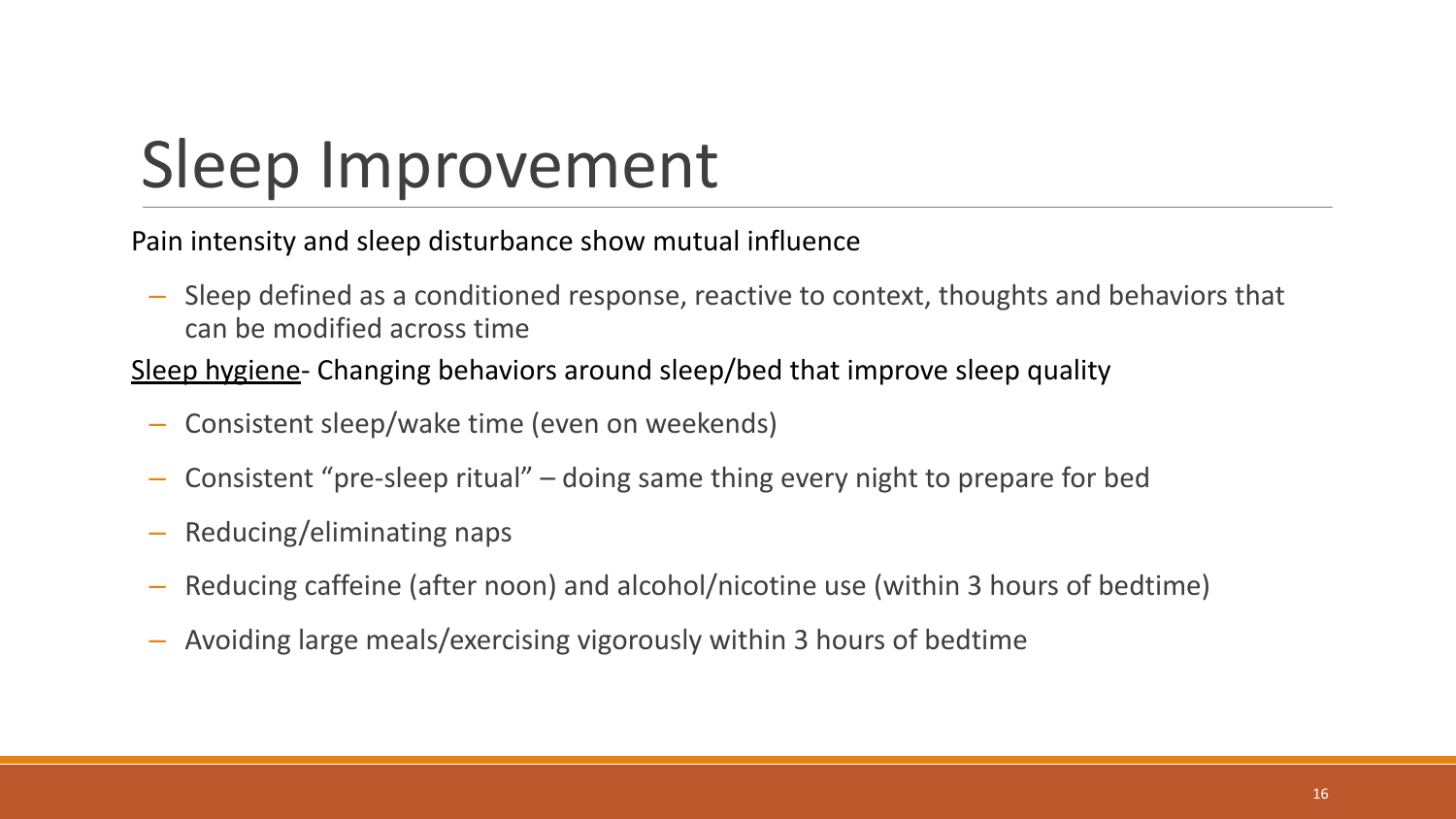# Sleep Improvement (2)

#### Stimulus control

- Reducing non-sleep activities while in bed (TV, computers, eating, reading)
- Leaving the bed if not sleeping within 25-30 minutes
	- Doing boring/relaxing activity, return to bed only when sleepy
	- Initial sleep restriction (spending less time in bed) will ultimately yield better sleep quality

• May require multiple weeks to notice benefit

Reducing rumination/"shutting your brain off"

- Making to-do lists
- Journaling/expressive writing

Reduce "clock watching"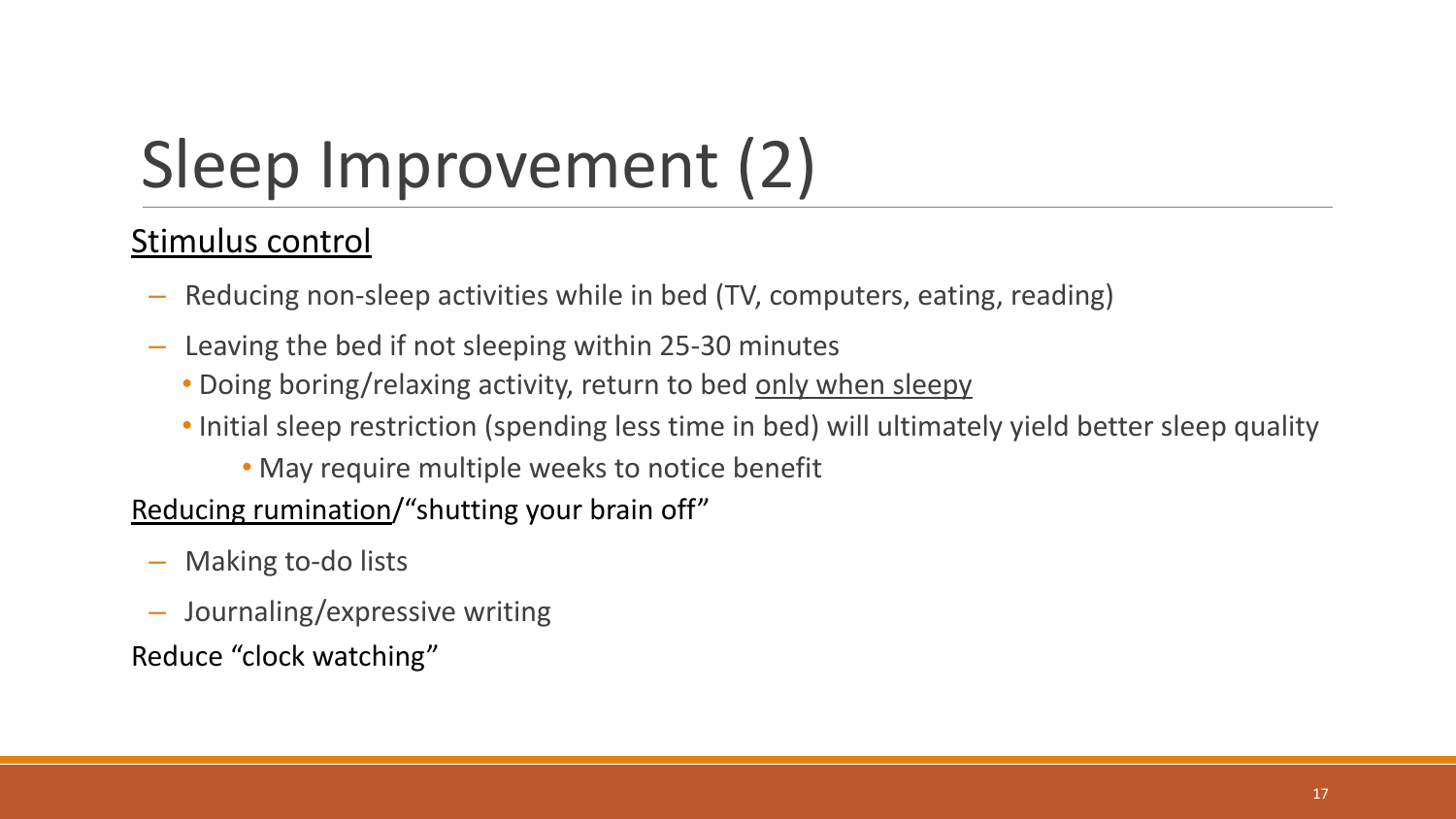## Pleasant Event Scheduling

Behavioral/social activation targets improved mood and increased activity levels

Patients generate own list of enjoyable activities, esp. involving social/physical activation

Urge patients to schedule periods of time on daily or weekly basis to engage in these activities

- Emphasizing enjoyable activities as component of treatment
- Scheduling prevents "re-prioritizing"/avoiding activities due to pain/fatigue/anhedonia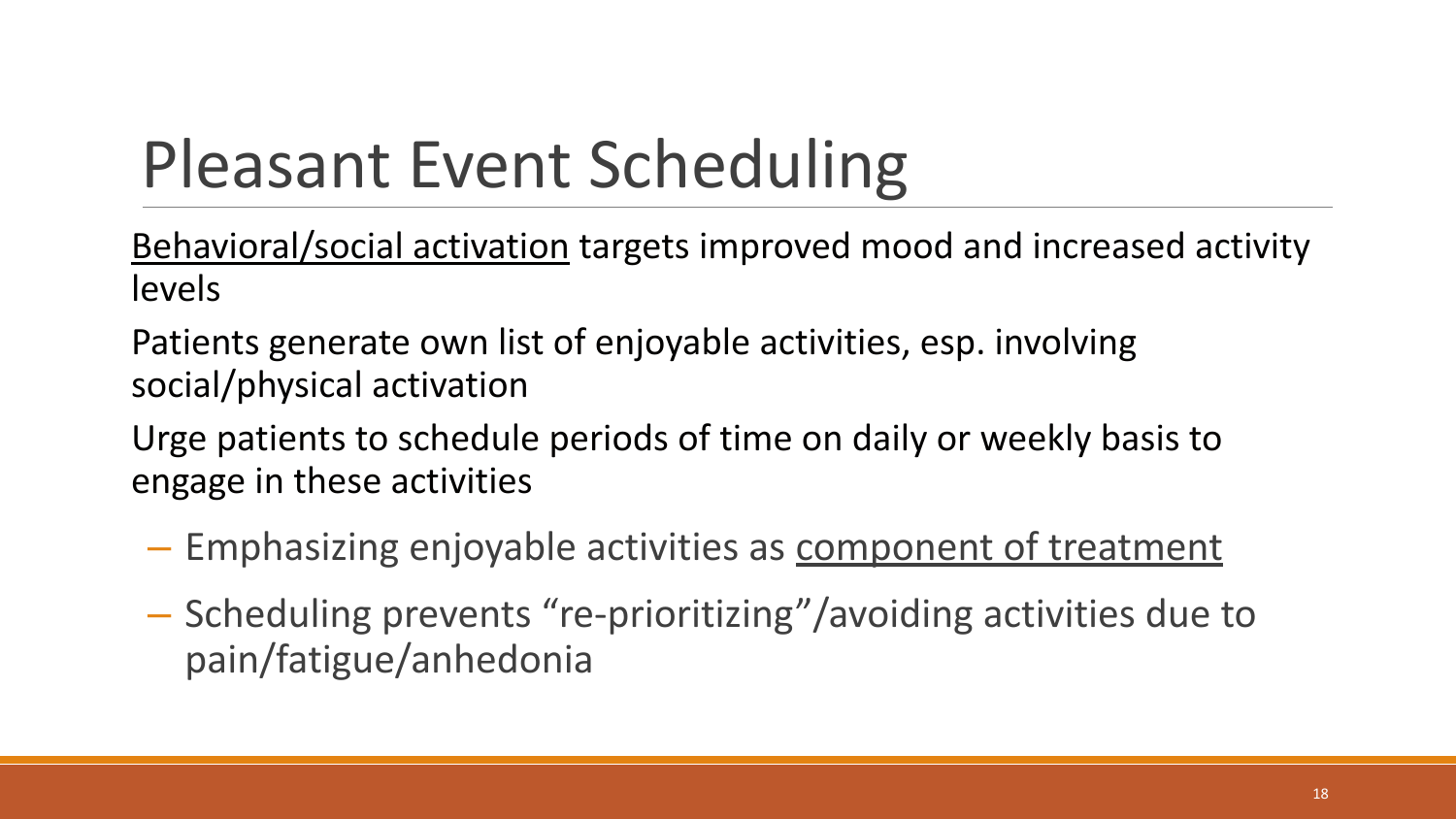## Cognitive Restructuring

Helping patients recognize when their thoughts are unrealistic/inaccurate or unhelpful

- Explore how thoughts can affect mood/motivation/behavior, sometimes pain levels ABC model (Antecedent-Belief-Consequence)
- External or internal events (e.g., pain) trigger automatic thoughts that affect mood/motivation/behavior

When unhelpful or inaccurate thought is recognized:

- Identify evidence for and against thought
- Identify alternative/more adaptive interpretations for situation
- Rate feelings/belief in thought before and after re-interpretation of thought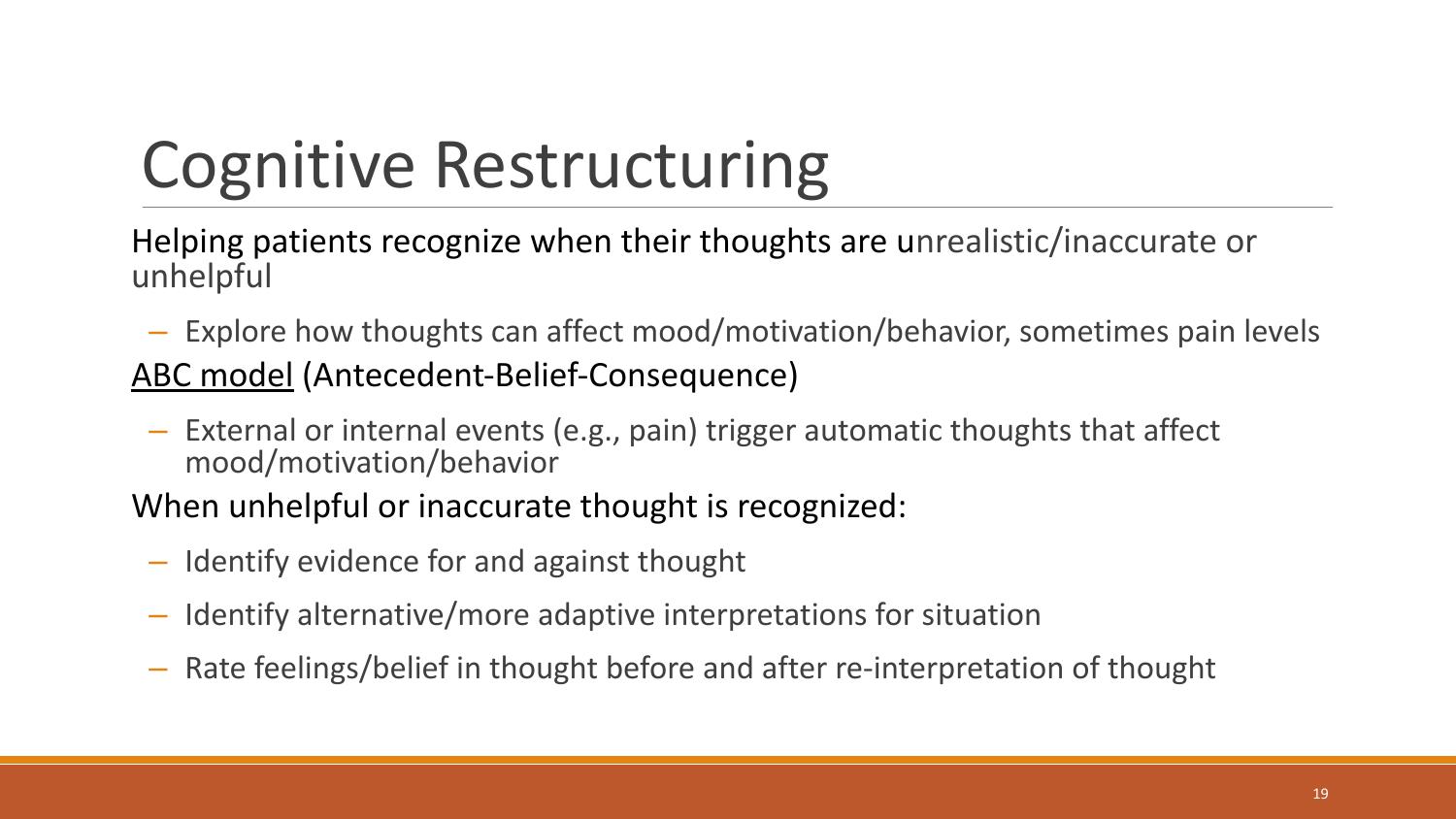#### **CBT Thought Record**

| Where were<br>you?                            | <b>Emotion or</b><br>feeling                    | <b>Negative automatic</b><br>thought                              | <b>Evidence that supports</b><br>the thought                     | <b>Evidence that does not</b><br>support the thought                                                     | <b>Alternative thought</b>                                                                           | <b>Emotion or</b><br>feeling                 |  |
|-----------------------------------------------|-------------------------------------------------|-------------------------------------------------------------------|------------------------------------------------------------------|----------------------------------------------------------------------------------------------------------|------------------------------------------------------------------------------------------------------|----------------------------------------------|--|
|                                               |                                                 |                                                                   |                                                                  |                                                                                                          |                                                                                                      |                                              |  |
|                                               |                                                 |                                                                   |                                                                  |                                                                                                          |                                                                                                      |                                              |  |
|                                               |                                                 |                                                                   |                                                                  |                                                                                                          |                                                                                                      |                                              |  |
|                                               |                                                 |                                                                   |                                                                  |                                                                                                          |                                                                                                      |                                              |  |
|                                               |                                                 |                                                                   |                                                                  |                                                                                                          |                                                                                                      |                                              |  |
|                                               |                                                 |                                                                   |                                                                  |                                                                                                          |                                                                                                      |                                              |  |
|                                               |                                                 |                                                                   |                                                                  |                                                                                                          |                                                                                                      |                                              |  |
|                                               |                                                 |                                                                   |                                                                  |                                                                                                          |                                                                                                      |                                              |  |
|                                               |                                                 |                                                                   |                                                                  |                                                                                                          |                                                                                                      |                                              |  |
|                                               |                                                 |                                                                   |                                                                  |                                                                                                          |                                                                                                      |                                              |  |
|                                               |                                                 |                                                                   |                                                                  |                                                                                                          |                                                                                                      |                                              |  |
|                                               |                                                 |                                                                   |                                                                  |                                                                                                          |                                                                                                      |                                              |  |
|                                               |                                                 |                                                                   |                                                                  | What experiences indicate that this thought                                                              |                                                                                                      |                                              |  |
| Where were you?                               | Emotions can be<br>described with one           | What thoughts were going                                          |                                                                  | Is not completely true all of the time?<br>If my best friend had this thought what<br>would I tell them? |                                                                                                      | How do you feel                              |  |
| What were you<br>doing?<br>Who were you with? | word.E.g.:<br>angry, sad, scared<br>Rate 0-100% | through your mind?<br>What memories or images were<br>In my mind? | What facts support the truthfulness<br>of this thought or image? | Are there any small experiences which<br>contradict this thought?<br>Could I be jumping to conclusions?  | Write a new thought which takes<br>into account the evidence for and<br>against the original thought | about the situation<br>now?<br>Rate 0 - 100% |  |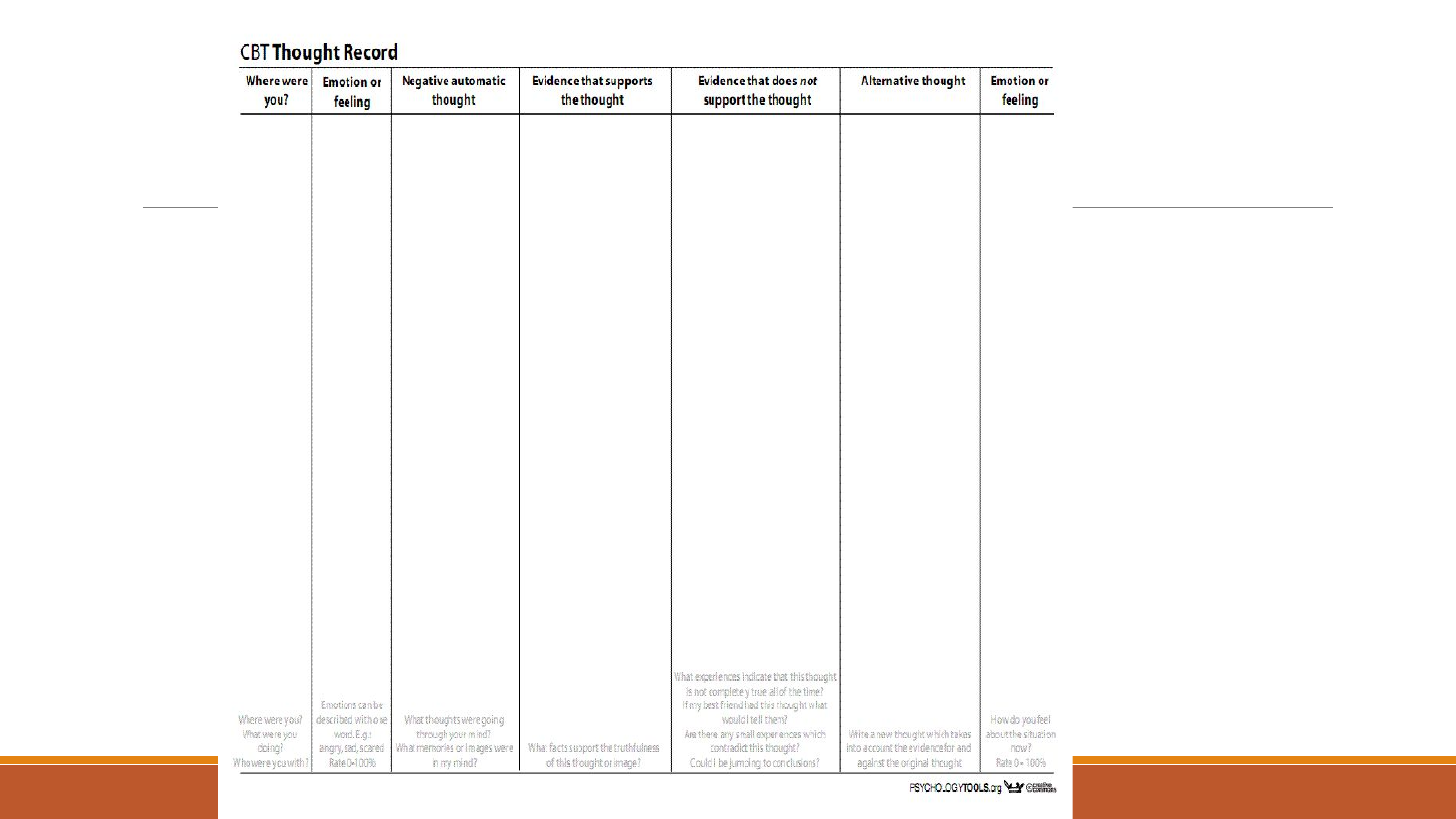## Assertive Communication

Chronic pain as "invisible disease"

◦ Undermines relationships, increases isolation, worsens mood and social/occupational engagement

Emphasizes direct, goal-oriented communication in situations where patients feel misunderstood by others

- Recognizing patterns of unhelpful passivity or aggressiveness
- Considering goals in social communication
- Managing difficult emotions while communicating
- Emphasizing calm, direct communication in situations where avoidance is impossible or unhelpful (e.g., with family, friends, medical providers, coworkers)

Emphasizes social relationships and social engagement as important part of pain management process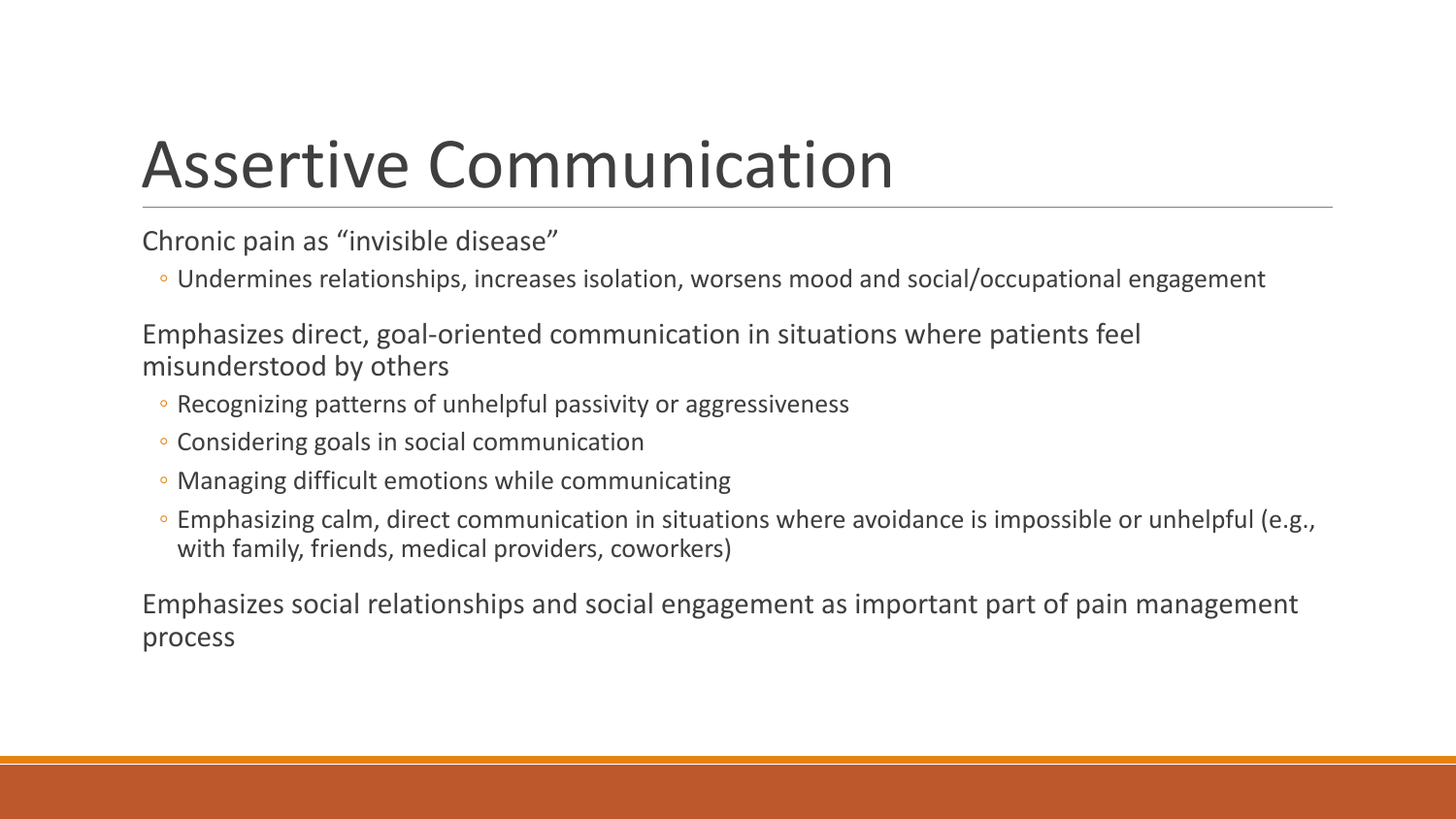#### Other Psychological Treatments for Chronic Pain

- ◦Mindfulness-based stress reduction (MBSR)
- ◦Acceptance and commitment therapy (ACT)
- ◦Hypnosis (standalone and in combination with CBT)
- ◦Biofeedback (largest research base in headache conditions)
- ◦Emerging psychotherapies
	- Emotional awareness and expression therapy (EAET)
	- Pain reprocessing therapy (PRT)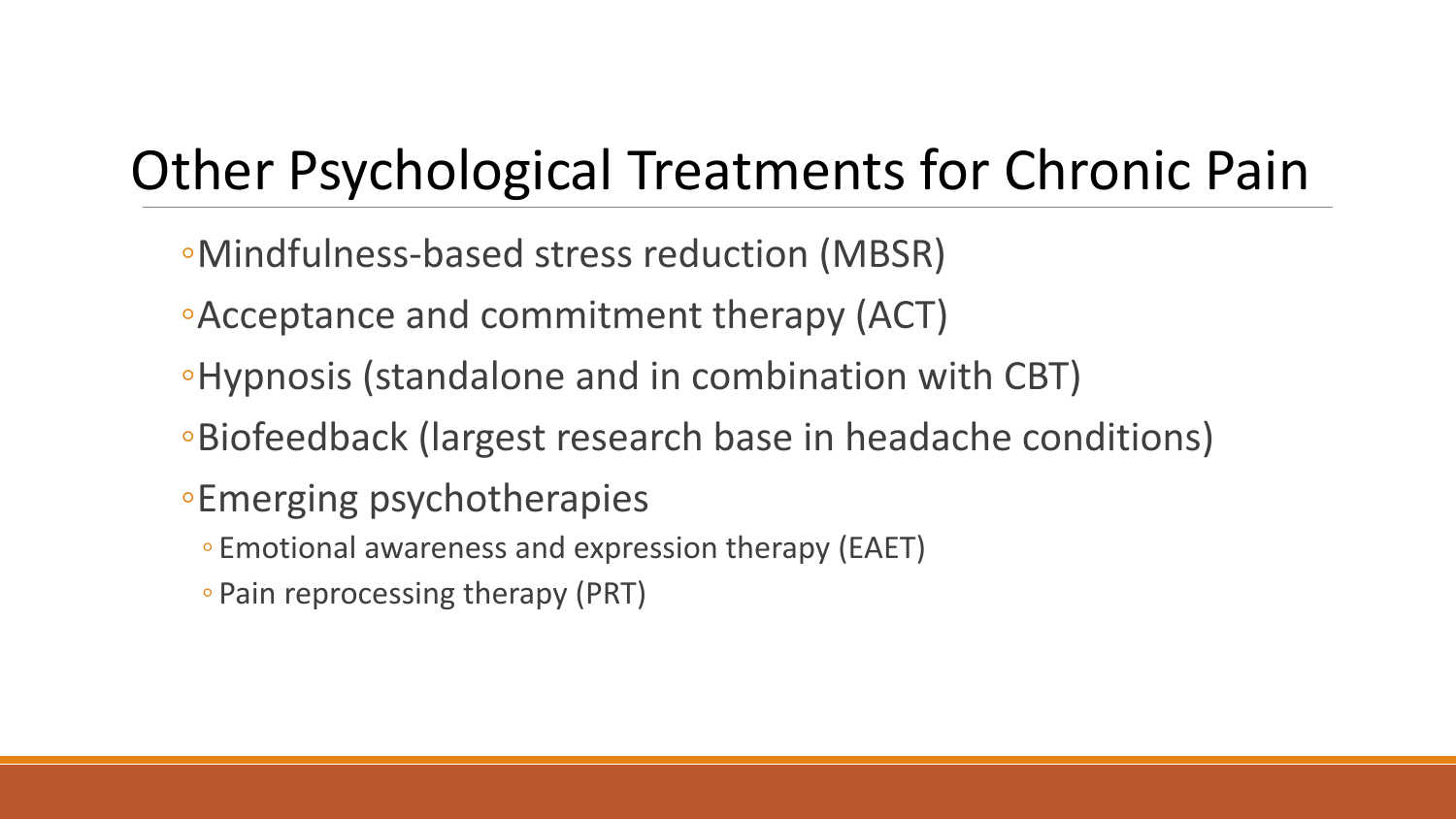## Talking to Patients about Pain Psychology

- ◦All pain has a psychological component
- ◦Seeing a psychologist does not mean pain is not real (or an exclusion for medical treatment)
- Nervous system activity connects "physical" pain to "psychological" pain
	- ◦Useful in discussing stress, sleep, emotions, medications
- ◦If unaddressed, psych symptoms worsen response to medical treatment
	- ◦Getting mental health care enhances medical treatment
- ◦Focus is on function and quality of life, despite ongoing pain
- ◦If significant psychiatric distress is present (e.g., severe depression, panic attacks, PTSD), ideal to stabilize this as first step in pain treatment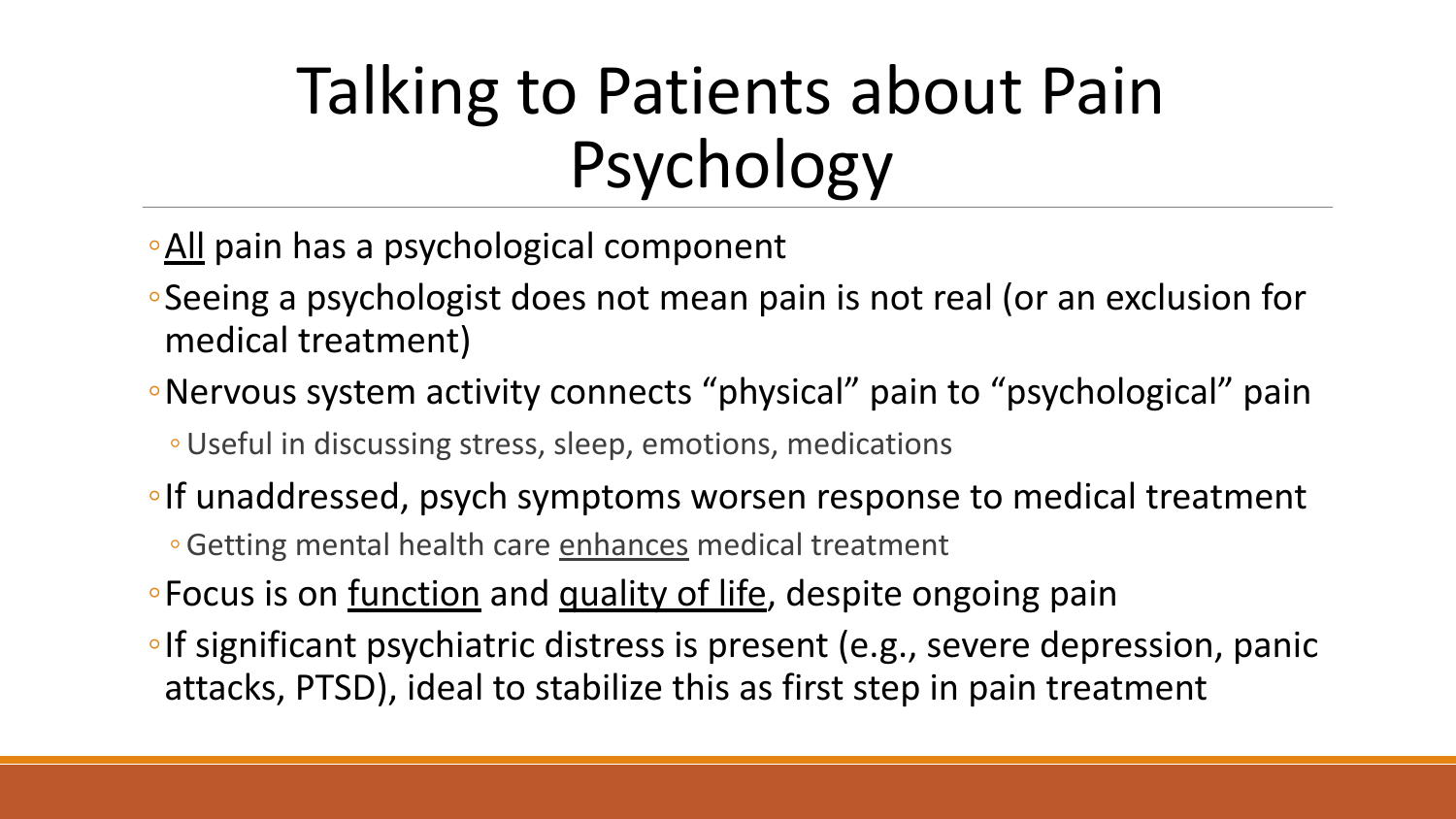#### **Psychology Research and Behavior Management**

Open Access Full Text Article

**Dovepress** open access to scientific and medical research

**REVIEW** 

#### Psychological therapies for the management of chronic pain

This article was published in the following Dove Press journal: Psychology Research and Behavior Management **10 April 2014** Number of times this article has been viewed

John A Sturgeon

Department of Anesthesiology, Stanford University, Palo Alto, CA, USA

Abstract: Pain is a complex stressor that presents a significant challenge to most aspects of functioning and contributes to substantial physical, psychological, occupational, and financial cost, particularly in its chronic form. As medical intervention frequently cannot resolve pain completely, there is a need for management approaches to chronic pain, including psychological

Free treatment review available at<https://doi.org/10.2147/PRBM.S44762>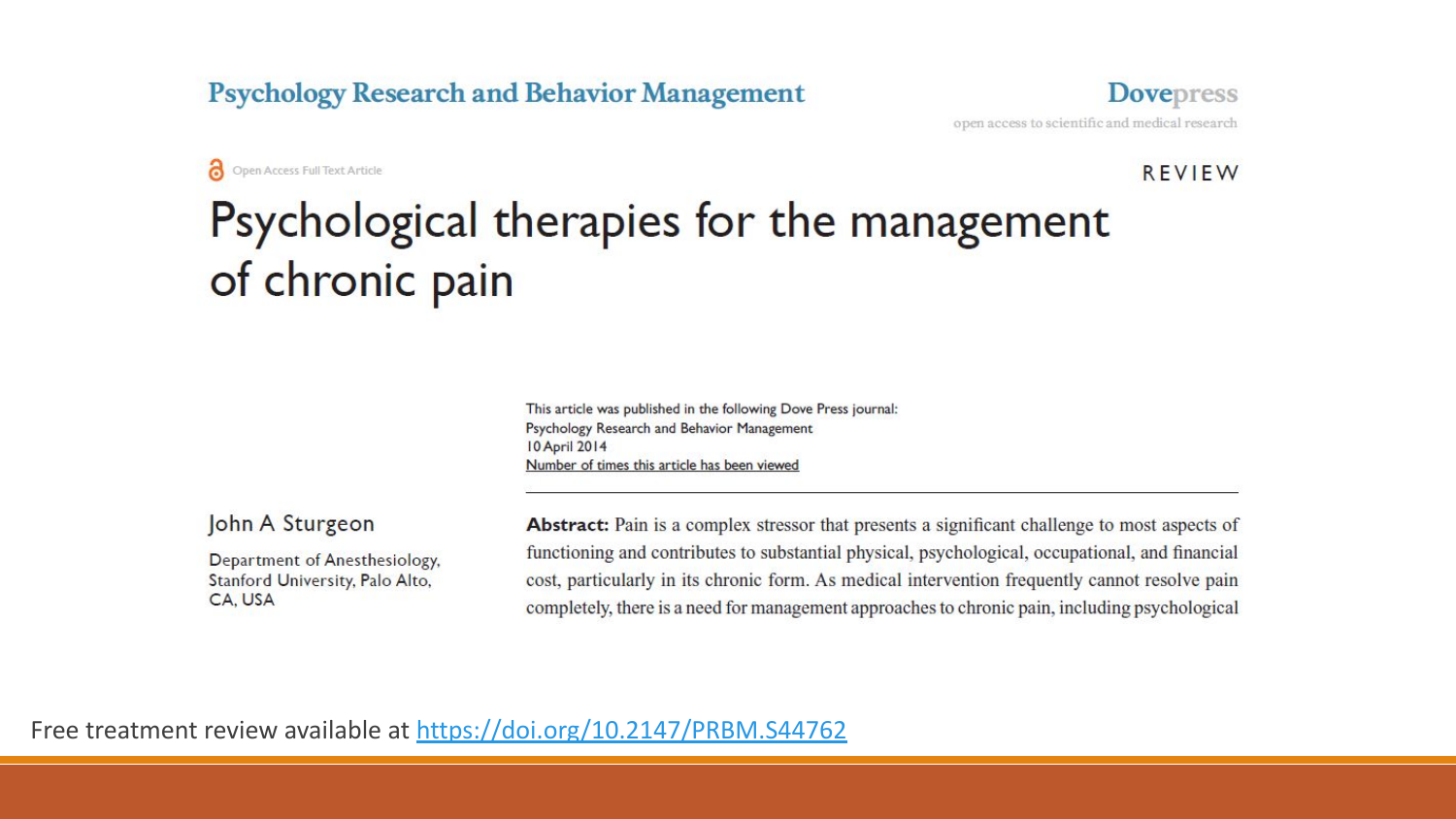#### Resources

American Chronic Pain Association ([www.theacpa.org](http://www.theacpa.org/))

CBT handouts: <https://www.therapistaid.com/therapy-worksheets/cbt/adults>

Books

- Manage Pain Before it Manages You Caudill
- Pain Survival Guide Turk & Winter
- Quiet Your Mind and Get to Sleep Carney & Manber
- The Chronic Pain Solution Dillard & Hirschman
- Full Catastrophe Living Kabat-Zinn
- Less Pain, Fewer Pills Darnall
- The Feeling Good Handbook Burns
- Explain Pain Butler & Moseley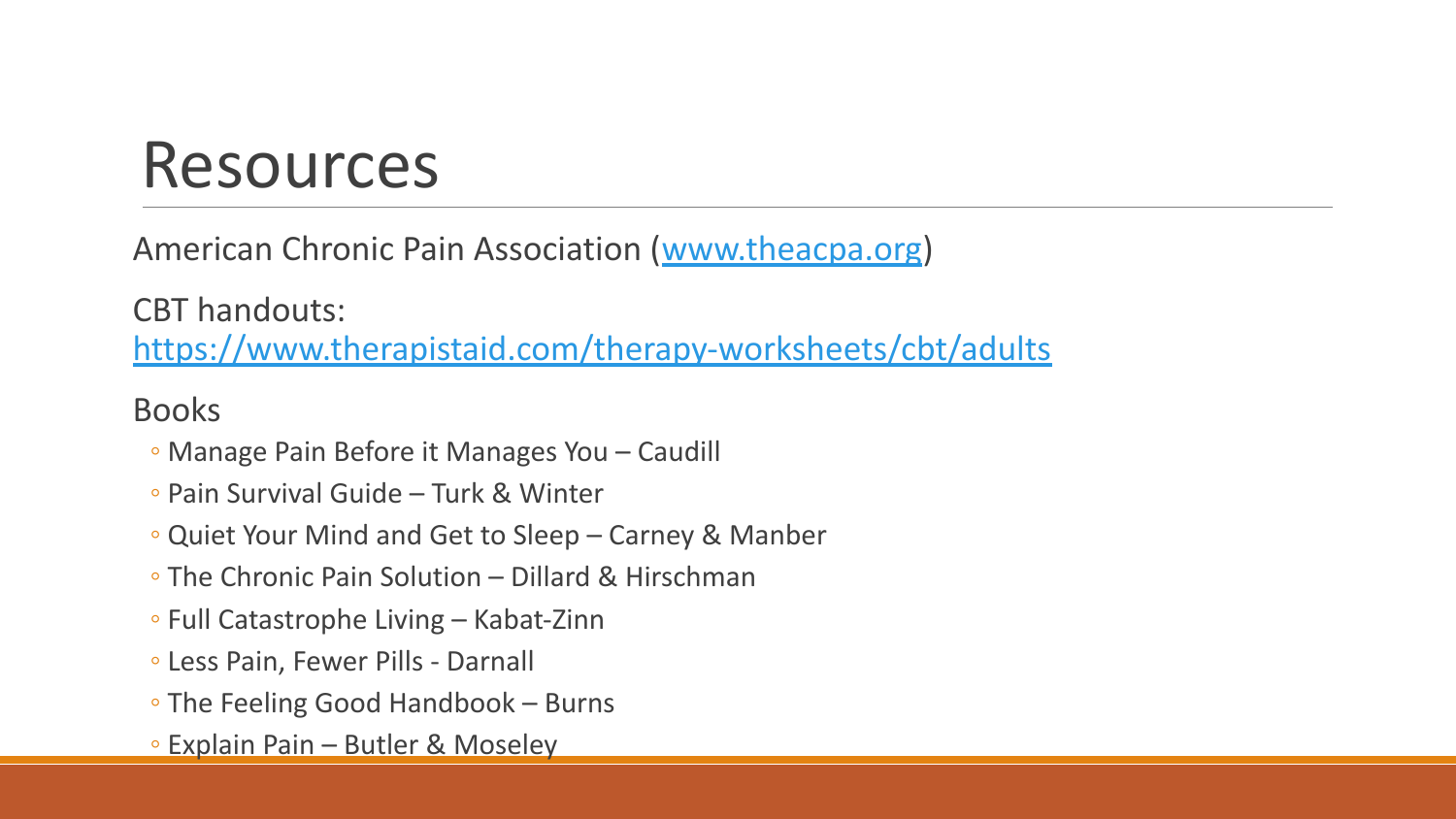### Handouts

- Pacing:
	- [https://www.mentalhealth.va.gov/coe/cesamh/docs/Activity\\_Pacing-patients.pdf](https://www.mentalhealth.va.gov/coe/cesamh/docs/Activity_Pacing-patients.pdf)
	- [https://cdn.ymaws.com/www.cfha.net/resource/resmgr/Special\\_Interest\\_Groups/PCBH\\_](https://cdn.ymaws.com/www.cfha.net/resource/resmgr/Special_Interest_Groups/PCBH_SIG_/PCBH_Handouts/Chronic_Pain_Handout_3_Activ.pdf) SIG /PCBH\_Handouts/Chronic\_Pain\_Handout\_3\_Activ.pdf
- Square Breathing
	- [https://www.practicalhappiness.co.uk/wp-content/uploads/2017/06/Simple-Breathing-Techni](https://www.practicalhappiness.co.uk/wp-content/uploads/2017/06/Simple-Breathing-Techniques.pdf) [ques.pdf](https://www.practicalhappiness.co.uk/wp-content/uploads/2017/06/Simple-Breathing-Techniques.pdf)
- Sleep Hygiene
	- [https://depts.washington.edu/hcsats/PDF/TF-%20CBT/pages/4%20Emotion%20Regulation%2](https://depts.washington.edu/hcsats/PDF/TF-%20CBT/pages/4%20Emotion%20Regulation%20Skills/Client%20Handouts/Sleep%20hygiene/Sleep%20Hygiene%20Tips.pdf) [0Skills/Client%20Handouts/Sleep%20hygiene/Sleep%20Hygiene%20Tips.pdf](https://depts.washington.edu/hcsats/PDF/TF-%20CBT/pages/4%20Emotion%20Regulation%20Skills/Client%20Handouts/Sleep%20hygiene/Sleep%20Hygiene%20Tips.pdf)
- Cognitive Restructuring
	- <https://www.therapistaid.com/therapy-worksheets/cbt/adults>